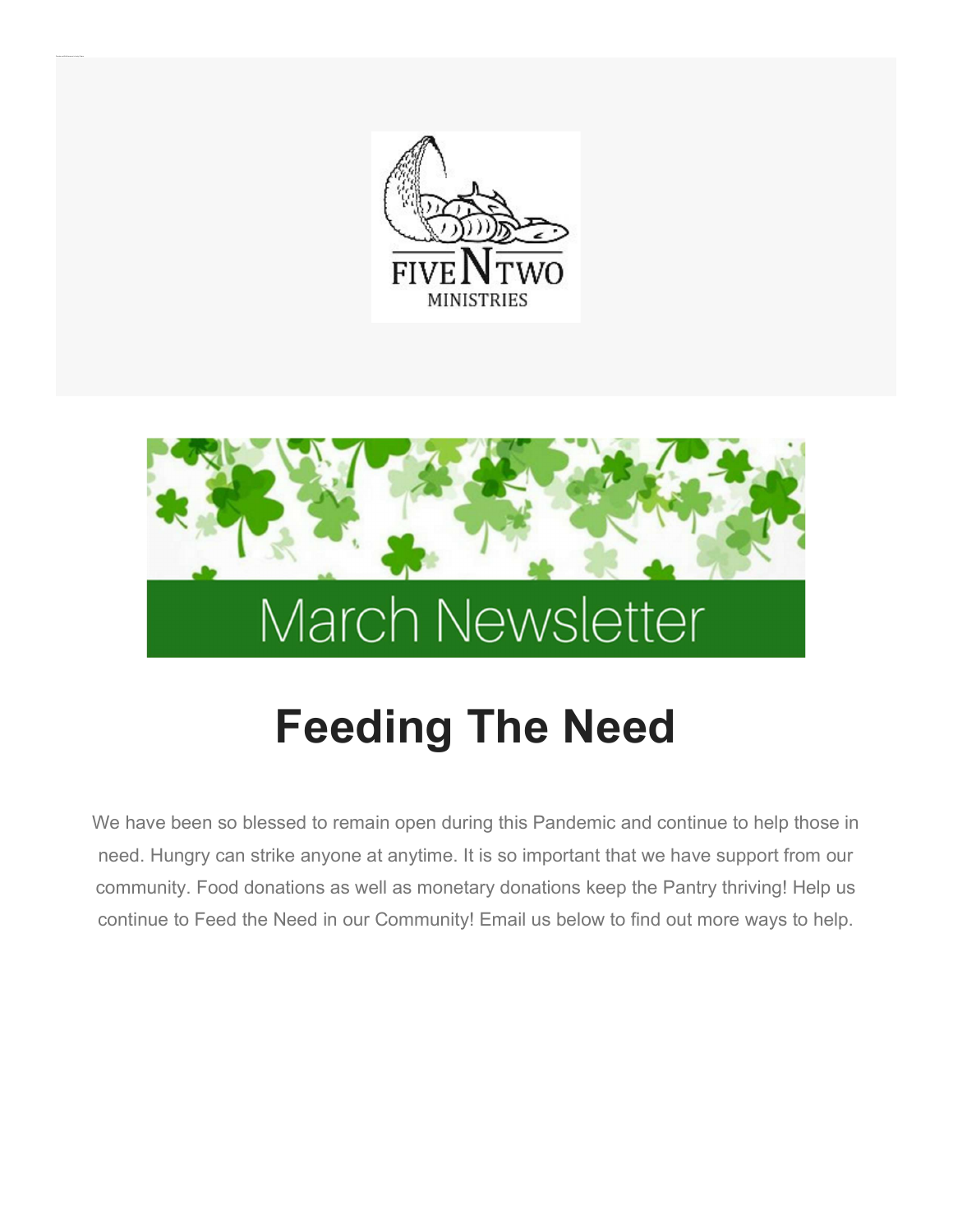



## Volunteer Spotlight

Meet Kyla! She is a college student studying medicine at Campbell University. She loves to inspire everyone at the Pantry to live healthier. Her hobbies are gardening, hiking, cooking and she likes to watch re-runs of her favorite show "Grey's Anatomy". Kyla enjoys working at the Pantry because she loves giving back to her Community.

## Pantry Needs

We are in need of certain cleaning supplies to keep the Pantry sanitized and remain a safe work environment for Volunteers. If you would like to help please donate items such as Paper Towels, Garbage Bags and Gloves during hours of Operation!

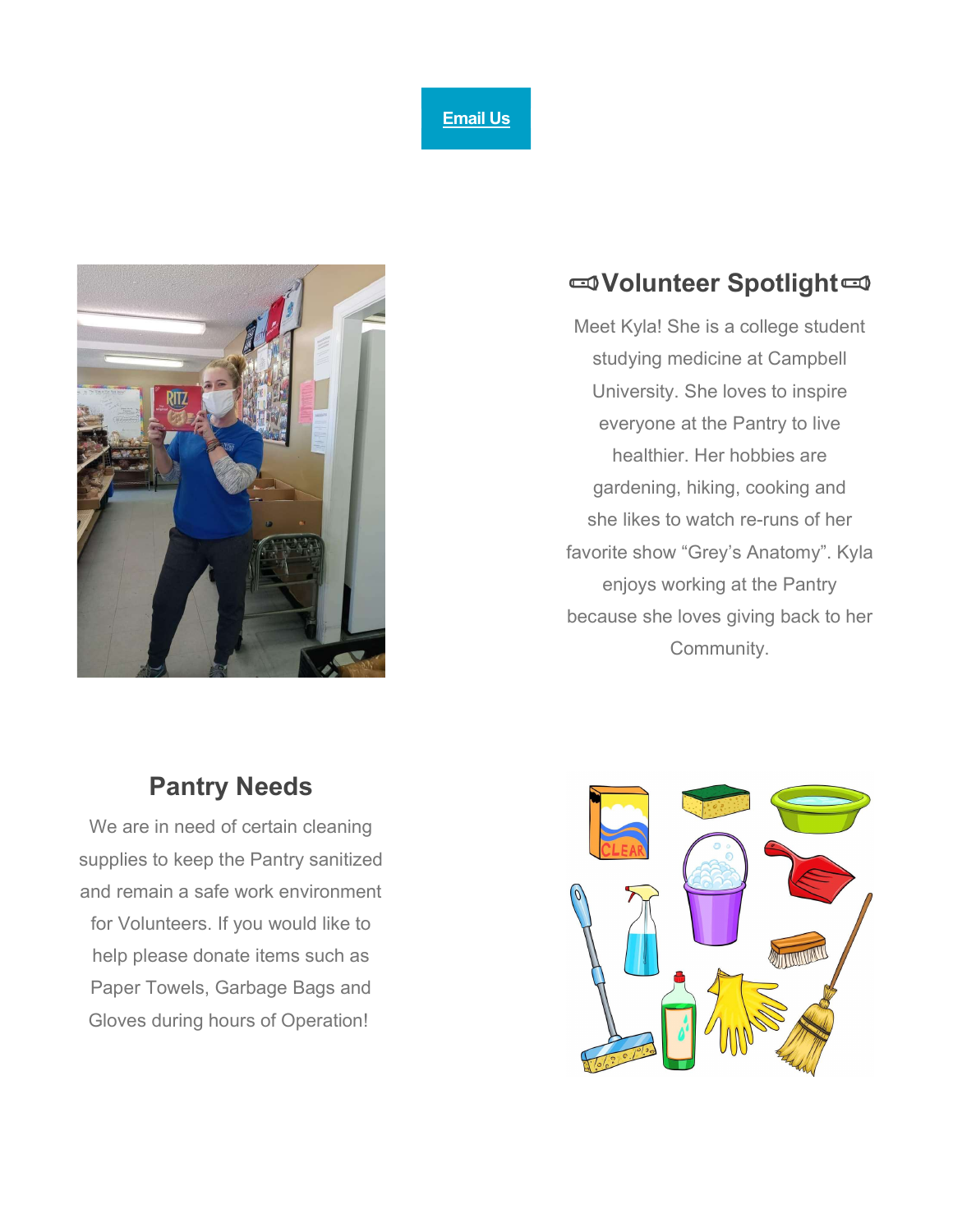

Community Donations

We would like to everyone for their continued support with food during this Pandemic. Community Food Drives from local Churches and other Organizations such as The Boy Scouts raised over 6,000lbs of food in the month of February.



If you would like to find out other ways you can support the Pantry please visit our website www.fiventwofoodpantry.com